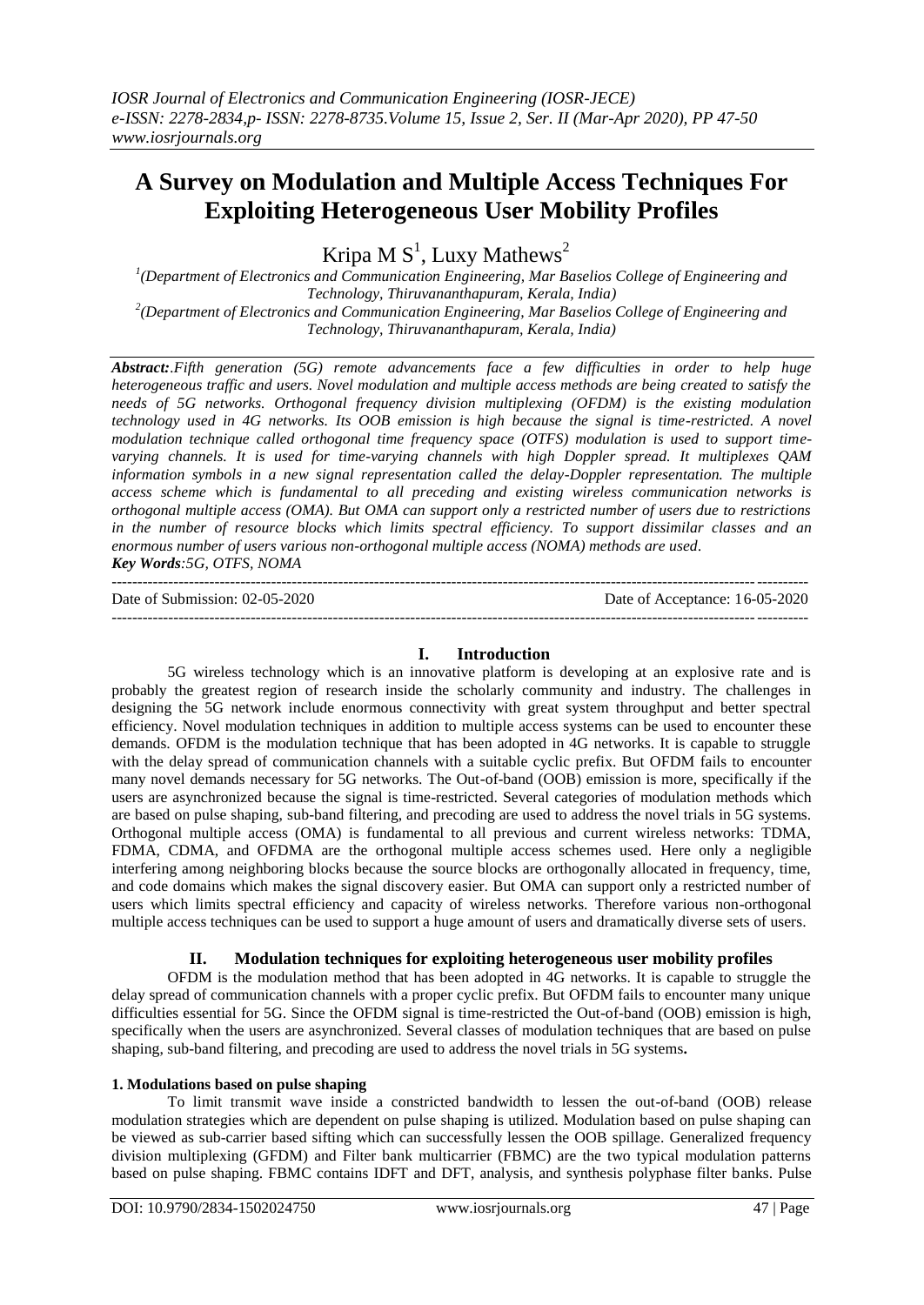shaping is performed by a prototype filter that is designed for a particular application. OQAM structure is used to achieve the best spectral efficiency. The intervention from the neighboring overlapped symbols which is initiated by the matched filter receiver can be canceled easily by using a filter and OQAM structure. Unlike FBMC, GFDM uses circular shifted filters for pulse shaping. To retain better spectral efficiency the waveforms created on pulse shaping are mutually non-orthogonal in frequency and time domain. The OOB leakage can be reduced by carefully selecting a circular filter. Also, the linear filters' long tail in FBMC can be avoided by circular shifted filters in GFDM.

#### **2. Modulations based on sub-band filtering**

An alternative technique to reduce OOB discharge efficiently is sub-band filtering. Filtered orthogonal frequency division multiplexing (f-OFDM) and Universal filtered multicarrier (UFMC) are the modulation methods based on sub-band filtering. The sub-bands are with equivalent size and each filter is a shifted form of the same prototype filter in Universal filtered multicarrier (UFMC). OFDM is adapted within a sub-band for this modulation method. The intervention affected by the tail of the filter can be simply eradicated by accepting zero-padding prefix with realistic length. The main difference of f-OFDM from UFMC is that f-OFDM hires a cyclic prefix and permits remaining inter-symbol interference (ISI). Hence matched filter is applied at the receiver side instead of zero-padding and decimation. Also, the cyclic prefix length and the sub-carrier spacing need not be similar for diverse users as in f-OFDM.

### **3. Other modulation techniques**

To destroy the OOB emission and to encounter the necessities for 5G networks there are also some extra modulation methods separately from pulse shaping and sub-band filtering. The other three modulations techniques are Spectrally-precoded OFDM (SP-OFDM), Guard interval discrete Fourier transform spread OFDM (GI DFT-s-OFDM), and the Orthogonal time frequency and space (OTFS) modulation. A well-known series is used as the guard interval as a replacement for a cyclic prefix (CP) in GI DFT-s-OFDM. Zero series and a well-made distinctive word can be used as a known sequence. By utilizing proper sequence as a guard interval, the disjointedness among the nearby time blocks in OFDM can be avoided. In Spectrally-precoded OFDM (SP-OFDM) the data symbols which are plotted on subcarriers are precoded by a rank-deficient matrix to facilitate the precoded signal that can be high order continuous and outcomes in much lesser outflow in contrast with the ordinary OFDM. All these modulation techniques can attain high spectral efficiency for a time-invariant frequency selective channel. They are not robust to time-varying channels with high Doppler spread. Hence to support time-varying channels orthogonal time frequency space (OTFS) modulation is used. OTFS modulation technique is used for time-varying channels with high Doppler spread. It multiplexes QAM information symbols in a new signal representation called the delay-Doppler representation. Then it is mapped to samples using Inverse symplectic finite Fourier transform (ISFFT). The transmitting signal is obtained by applying the Heisenberg transform to these samples. Wigner transform and symplectic finite Fourier transform (SFFT) is applied for the reception.

### **III. Multiple access techniques for exploiting heterogeneous user mobility profiles**

Orthogonal multiple access (OMA) is core to all previous and current wireless networks: TDMA and FDMA are the multiple access schemes used in 2G networks, CDMA in 3G networks, and OFDMA in 4G systems. Here the source blocks are orthogonally distributed in frequency, time, and code domains and hence there is only slight intervention amid neighboring blocks which makes the signal discovery easier. But OMA can support the only restricted number of users which limits spectral efficiency and capacity of wireless networks. Therefore various non-orthogonal multiple access techniques can be used to maintain the huge number of users and dramatically diverse classes of users. The fundamental quality of NOMA is to help various users at the same time/frequency/code, yet with differing power levels. In NOMA, users having pitiable channel conditions obtain more power. Specifically, the user with the more fragile channel condition is distributed more transmission power, which affirms that this user can identify its message straightly by considering the other user's information as noise. Conversely, the user with the more grounded channel condition needs to initially detect the message for its companion, at that point subtract this message from its perception, and lastly translate its own data. This methodology is called successive interference cancellation (SIC). The NOMA structures can be categorized into three major groupings as Code-domain NOMA, Power-domain NOMA, and NOMA multiplexing in multiple domains.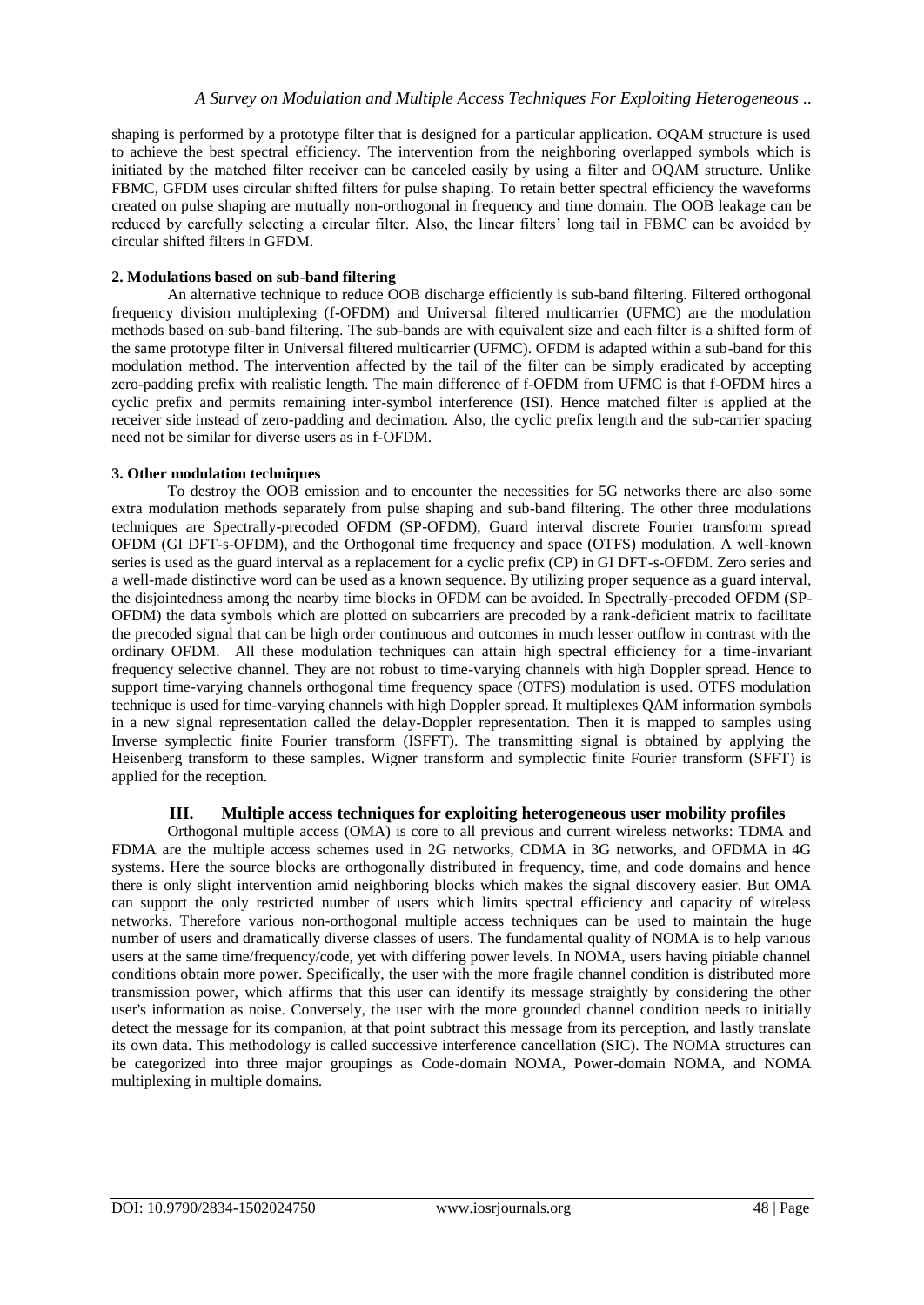#### **1 Power-domain NOMA**



**Figure 1:** Power-domain NOMA

Power-domain NOMA is measured as a hopeful multiple access scheme for 5Gnetworks. Powerdomain NOMA maintains several users inside the similar frequency/time/code source block by differentiating the usersbydissimilar power levels. The user with greater transmit power is decrypted first by considering the other user's data as noise. Once it is identified and decrypted its symbol component is deducted from the received signal so as to detect the data of succeeding users. As a result intervention from the users with better CSI is loweredmeaningfully as fewer powers are allotted to them.

#### **2 Code- domain NOMA**

By assigning various codes to diverse users code-domain NOMA can keep up a few transmissions inside similar time-frequency source blocks. Conversely, with power-domain NOMA it has clear spreading gain and shaping gain. Low-density spreading OFDM (LDS-OFDM), Low density spreading CDMA (LDS-CDMA) and Sparse code multiple access (SCMA) are the current answers for code-domain NOMA. Out of these LDS-CDMA is one of a kind sort of CDMA. The essential component of LDS-CDMA is that for the codebook development a low-density signature, which is like a low-density parity check (LDPC) framework is utilized. A low-complication near-optimal multiuser recognition arrangement can be used in the LDS-CDMA recognition, due to the sparse arrangement of the signature which meaningfully improves the performance of the system. In LDS-OFDM the output of the signature is plotted into the subcarriers of OFDM. In SCMA a definite quantity of source blocks can maintain additional users through spreading by using a sparse codebook. Other than the sparse spreading, SCMA employs multidimensional constellations to lessen the receiver complication and additional improvement in the spectral efficiency.

#### **3.NOMA multiplexing in multiple domains**

Aside from multiplexing the waves which are in the code domain or power domain, different goals for NOMA have been offered to multiplex in a few domains to help gigantic availability for 5G remote systems. The various domains are power, code, and spatial domain. The three kinds of classic NOMA arrangements multiplexing in multiple domains are Block sparse-constellation based orthogonal multiple access (BOMA), Pattern division multiple access (PDMA), and Lattice partition multiple access (LPMA). To perform multiplexing non-orthogonal configurations are assigned to diverse users in Pattern division multiple access (PDMA). To achieve the SIC-amenable property these configurations are designed with care in the several domains of space, code, and power. The data as of a user with fine CSI are devoted to the symbols of a user with reduced CSI in BOMA. And therefore the capacity of a multiuser structure is improved meaningfully. The code and the power domain are joined to multiplex the users in Lattice partition multiple access (LPMA). Practically identical to control multiplexing in power-domain NOMA, the code in LPMA outfits a multilevel lattice that assigns various code to focus the users with various CSI. For users with decreased CSI, the assigned codes have greater least separation that can increase the performance of detection.

### **IV. Conclusion**

Here ample study covering the main promising applicants for modulation methods and multiple access schemes in fifth generation (5G) networks for exploiting user mobility profiles is done. It is noticed that novel modulation techniques for orthogonal multiple access can be accepted to reduce the out-of-band emission and to exploit time-varying channels while meeting the diverse demands for 5G networks. The modulation techniques discussed so far can provide advantages over current modulation techniques that are adopted in existing wireless networks. Also, it provides high spectral efficiency, loose synchronization, and flexibility when compared to existing modulation techniques. Non-orthogonal multiple access is an alternative promising attitude that marks